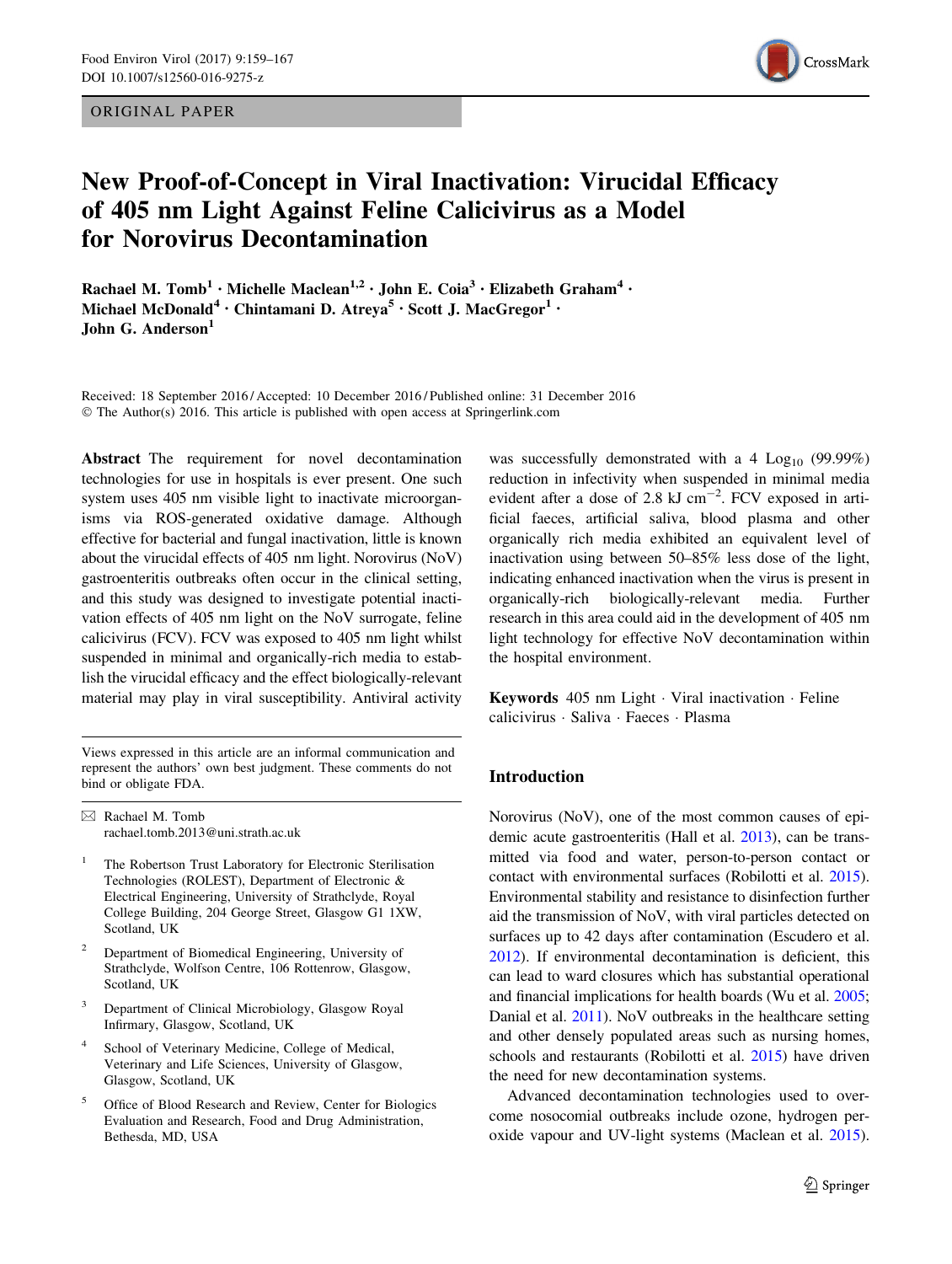<span id="page-1-0"></span>These technologies are time consuming with hospital wards required to be vacated to prevent harmful effects to patients and staff (Otter et al. [2013\)](#page-8-0), and are therefore suited to terminal cleaning. A technology using 405 nm violet-blue visible light has been developed to provide continuous decontamination of occupied hospital environments (Maclean et al. [2014](#page-8-0)). Application of 405 nm light for decontamination in hospitals has been demonstrated, with levels of bacterial contamination on environmental surfaces around occupied isolation rooms reduced by up to 86% over and above reductions achieved by traditional cleaning alone (Maclean et al. [2010](#page-8-0), [2013a;](#page-8-0) Bache et al. [2012](#page-7-0)).

It has been demonstrated that 405 nm violet-blue light has germicidal activity against a range of bacteria and fungi (Guffey and Wilborn [2006](#page-8-0); Enwemeka et al. [2008;](#page-8-0) Maclean et al. [2009,](#page-8-0) [2013b](#page-8-0); Murdoch et al. [2013\)](#page-8-0), effected through excitation of endogenous photosensitive porphyrin molecules within microbial cells, causing the production of singlet oxygen and other reactive oxygen species (ROS), resulting in oxidative damage and microbial cell death (Hamblin and Hasan [2004;](#page-8-0) Maclean et al. [2008](#page-8-0); Murdoch et al. [2013\)](#page-8-0). A study investigating the efficacy of 405 nm light on the bacteriophage  $\phi$ C31 indicated that the phage was susceptible to high doses of 405 nm light, with susceptibility significantly enhanced when exposed in nutrient-rich media (Tomb et al. [2014](#page-8-0)). However, as virions do not contain endogenous porphyrins (Gelderblom [1996\)](#page-8-0), current knowledge on the antiviral efficacy of 405 nm light on medically important human and animal viruses is lacking and requires investigation.

This study was designed to provide the first proof-ofconcept of the interaction of narrowband 405 nm light with feline calicivirus (FCV) as a model to study the antiviral effects of this light on NoV. Feline calicivirus was selected as a NoV surrogate, as there is currently no standardised cell culture system for NoV (Duizer et al. [2004a;](#page-8-0) Richards [2012;](#page-8-0) Cromeans et al. [2014\)](#page-7-0). Our data demonstrate the influence of the suspending media, including biologicallyrelevant fluids, on viral susceptibility. As such, this study provides evidence of the antiviral efficacy and discusses the potential mechanism of 405 nm light viral inactivation.

## Methodology

#### Cell and Virus Culture

Feline embryonic cells, strain FEA (Jarrett et al. [1973](#page-8-0)), were cultured in Dulbecco's modified eagle's medium (DMEM) supplemented with 10% foetal bovine serum (FBS), 2 mM L-glutamine, 1 mM sodium pyruvate and 240 U  $mL^{-1}$  penicillin streptomycin (Gibco, Life Technologies, UK), to form 10% FBS-DMEM. Cells were maintained at 37 °C in 5%  $CO<sub>2</sub>$ .

To prepare a virus pool of the FCV vaccine strain F9, virus inoculum (School of Veterinary Medicine, University of Glasgow) was added to FEA monolayers in 850  $\text{cm}^2$  cell culture roller flasks (Corning, USA). After 90 min incubation of the inoculated cells on a rotating roller stand at 37 °C in 5%  $CO<sub>2</sub>$ , fresh culture medium was added and flasks incubated for 24 h. This resulted in virus-induced destruction of nearly 90% of the cell monolayer.

The tissue culture supernatant, and medium from a single wash step, was collected from each roller bottle and subjected to two freeze–thaw cycles before clarification by centrifugation at  $3300 \times g$  for 10 min. The virus-containing supernatant was then stored at  $-80$  °C until required. The infectious titre of FCV was approximately  $2 \times 10^7$  plaqueforming units per millilitre (PFU  $mL^{-1}$ ), determined by standard plaque assay techniques (Ormerod and Jarret [1978](#page-8-0)).

### 405 nm Light Source

The light source used was a 405 nm light emitting diode (LED) array (ENFIS PhotonStar Innovate UNO 24; PhotonStar Technologies, UK) powered by a 40 V Phillips Xitanium LED Driver (Phillips, Netherlands). The array had a peak wavelength around 405 nm and a bandwidth of approximately 19 nm (Fig. 1) but will, for convenience, be referred throughout this text as 405 nm light. The array was attached to a heatsink and cooling fan, to minimise heat transfer to test samples, so that no significant heating of the sample occurred. The light source was held on a PVC stand at a distance of 4 cm from the microbial samples, giving an irradiance of  $155.8$  mW cm<sup>-2</sup> at the sample surface [measured using a radiant power meter and photodiode detector (LOT Oriel, USA)].



Fig. 1 Optical emission spectrum of the 405 nm LED array, measured using an HR4000 spectrometer (Ocean Optics, Germany) and Spectra Suite software version 2.0.151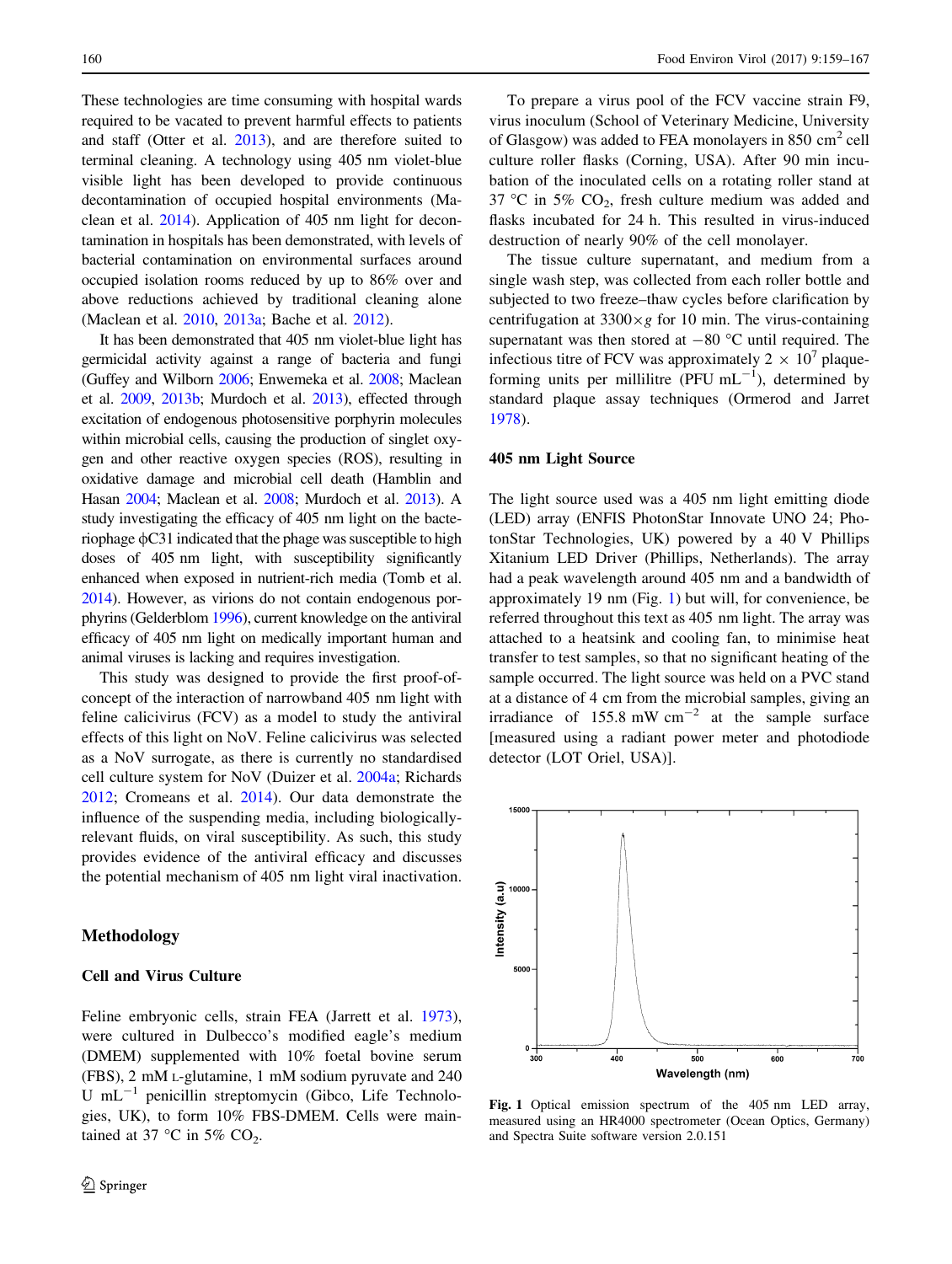#### 405 nm Light Exposure of Viral Suspensions

Feline calicivirus stock virus was defrosted at room temperature and diluted to  $2 \times 10^5$  PFU mL<sup>-1</sup> in Dulbecco's phosphate-buffered saline, supplemented with calcium and magnesium (DPBS; Hyclone, Thermo Fischer Scientific, UK). This was used as a 'minimal medium' (MM). Viral suspension of 1.5 mL were transferred into the central four wells of a 24-well plate (Techno Plastic Products, Switzerland) and the plate positioned on a raised stand, with the sample wells at 4 cm directly below the light source and the plate lid kept on to prevent evaporation. Test samples were exposed to increasing doses of 405 nm light at room temperature, with the dose calculated as the product of irradiance (mW cm<sup>-2</sup>)  $\times$  exposure time (s). Control samples were set up under identical environmental conditions but without 405 nm light illumination. Postexposure, FCV samples were serially diluted in MM for enumeration by plaque assay.

Exposures were repeated with FCV suspended in 'organically-rich media' (ORM): DMEM, 10% FBS-DMEM, artificial saliva, artificial faeces and blood plasma. The artificial saliva was a modified version of that used by Margomenou et al.  $(2000)$  $(2000)$  [5.2 g NaHCO<sub>3</sub>, 0.88 g NaCl, 1.36 g K<sub>2</sub>HPO<sub>4</sub>, 0.48 g KCl, 2000 units  $\alpha$ -amylase and 2 g pig gastric mucin (Sigma-Aldrich, UK) in 1 L sterile water], and was adjusted to pH of 7–7.5 to emulate the variability of pH in human saliva, and also to ensure that no FCV inactivation occurred (Duizer et al. [2004b;](#page-8-0) Edgar et al. [2004\)](#page-8-0). The artificial faeces was a modified version of that by Colón et al. [\(2015](#page-7-0)) [30 g inactivated yeast (Marigold, UK), 7 g physillum (Buy Whole Foods Online, UK), 11 g miso paste (Yutaka, UK), 8 g cellulose, 1.6 g NaCl, 0.8 g CaCl, 1.6 g KCl (Sigma-Aldrich) in 920 mL sterile water], and was also adjusted to pH 7. The modifications to the formulations of artificial saliva and faeces were to ensure compatibility with the FEA cells. Fresh frozen human blood plasma was obtained from the Scottish National Blood Transfusion Service (SNBTS, UK), and defrosted before use. FCV was also exposed when suspended in MM supplemented with riboflavin, with and without tyrosine, tryptophan, pyridoxine and folic acid (used at the same concentrations as found in DMEM: 0.4, 104, 16, 4 and 4 mg  $L^{-1}$  respectively).

# Plaque Assay

Prior to experiments, 6-well cell culture plates (Thermo Fischer Scientific) were seeded with  $7.5 \times 10^5$  FEA cells per well. 3 mL of the cell suspension in growth medium was pipetted into each well, and incubated at 37  $\degree$ C in 5%  $CO<sub>2</sub>$  for 20 h, resulting in confluent monolayers.

Post-exposure of FCV, the growth medium was aspirated from the FEA cells and replaced with 1 mL FCV sample. Plates were co-incubated at  $37^{\circ}$ C in a humidified  $5\%$  CO<sub>2</sub> incubator for 90 min, with the plates gently rocked every 15 min to ensure even distribution of the inoculum over each monolayer.

After the viral incubation period, the inoculum was aspirated and the well washed with medium (10% FBS-DMEM or DPBS) before adding 4 mL overlay mixture consisting of  $2\times$  supplemented DMEM 1:1 with  $2\times$  agarose.  $2\times$  supplemented DMEM was prepared using 20 mL from a filtersterilised stock of  $10\times$  DMEM, adding the same supplements as detailed earlier, plus 9.86 mL sodium bicarbonate solution (Gibco), and was made up to 100 mL with sterile water.  $2 \times$  agarose was prepared by dissolving 2 g agarose (Sigma-Aldrich) in 100 mL deionised distilled water and then sterilised by autoclaving. The overlay was left to set before the plates were incubated for 44–48 h at 37  $\degree$ C in 5% CO<sub>2</sub>.

Post-incubation, the monolayers were fixed and stained overnight with 0.5% crystal violet in 10% neutral buffered formalin. The agarose plugs and stain were then removed, the plates left to dry, plaques counted, and the virus infectivity titre expressed as PFU  $mL^{-1}$ .

## Spectrophotometry

The transmission of 405 nm light through the suspending media was measured using a Biomate 5-UV–Visible spectrophotometer (Thermo Fischer Scientific). The presence of porphyrins, or other components with the ability to absorb 405 nm light and emit fluorescence, within the suspending media was determined by fluorescence spectrophotometry. Media were freshly prepared, and fluorescence measurements were carried out using a RF-5301 PC spectrofluorophotometer (Shimadzu, USA). Excitation was carried out at 405 nm and emission spectra recorded between 425 and 700 nm.

#### Data Analysis

Data points represent mean results  $\pm$  standard deviation (SD), taken from triplicate independent experiments  $(n = \ge 3)$ . The antiviral activity of 405 nm light was determined by calculating the reduction in the level of infectivity from the difference between  $Log<sub>10</sub>$  values for exposed and control samples. Significant differences were calculated at a 95% significance level, using paired t-tests or one-way ANOVA (Minitab 16 Statistical Software), with results found to be significant when  $P < 0.05$ .

## Results

Feline calicivirus was suspended in MM and ORM and exposed to increasing doses of 405 nm light at an irradiance of 155.8 mW  $\text{cm}^{-2}$  $\text{cm}^{-2}$  $\text{cm}^{-2}$ . Results (Fig. 2) show that when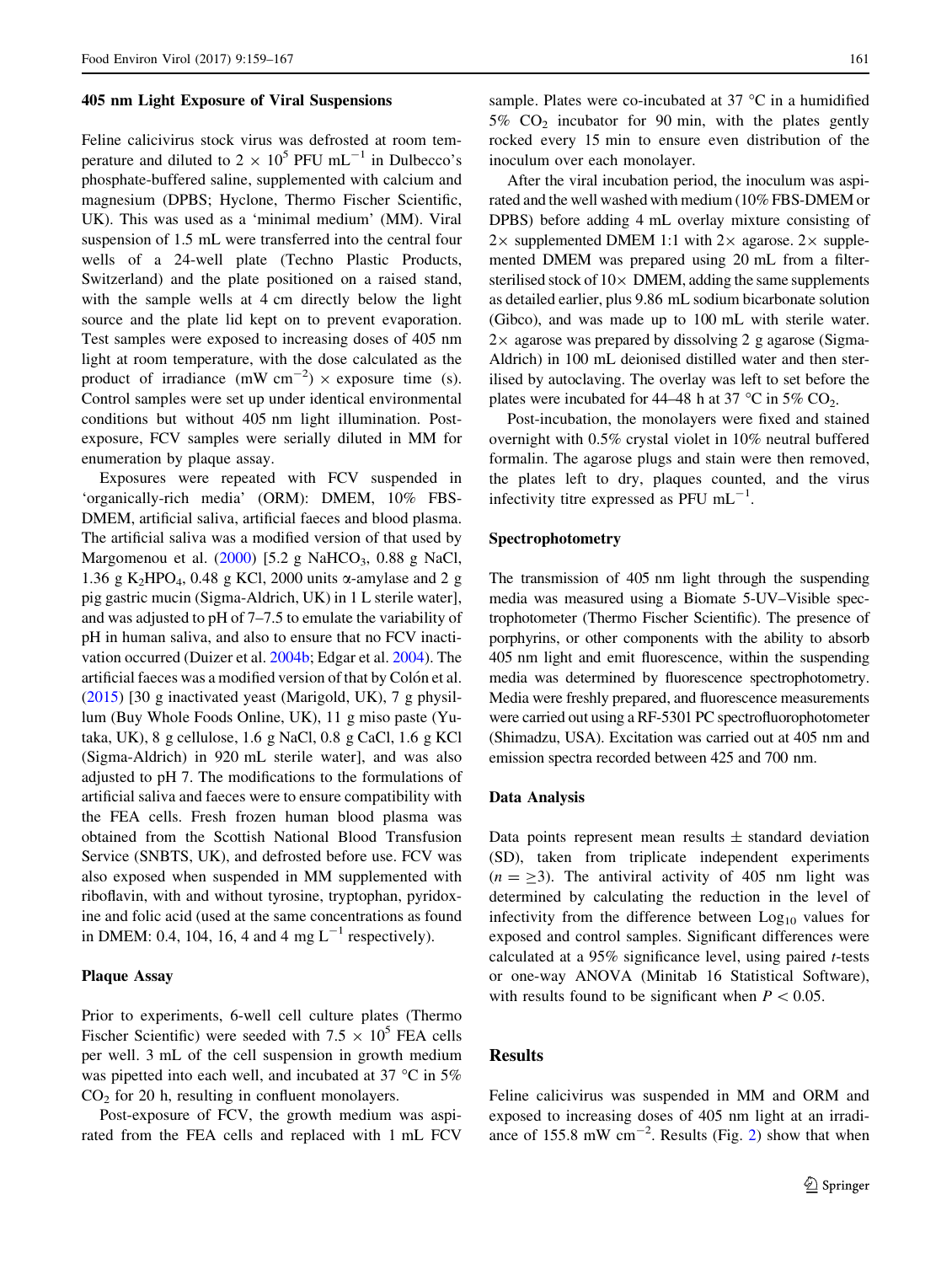

Fig. 2 Inactivation of feline calicivirus when suspended in minimal medium (Dulbecco's phosphate buffered saline), upon exposure to 405 nm light at an irradiance of 155.8 mW  $cm^{-2}$ . Data points show the mean counts  $(n = 6) \pm SD$ . Asterisks indicate light-exposed samples that were significantly different to the non-exposed final control samples ( $P \le 0.05$ ), using one-way ANOVA. No significant decrease was observed in the final control populations ( $P \ge 0.05$ )

suspended in MM, significant FCV inactivation was achieved after exposure to 561 J cm<sup>-2</sup> ( $P = 0.043$ ), and relatively linear inactivation kinetics were observed, with a dose of 2.8 kJ cm<sup>-2</sup> required for a 3.9 Log<sub>10</sub> inactivation. The non-exposed control samples showed no significant change over the course of the experiment ( $P > 0.05$ ).

Antiviral efficacy was found to differ significantly when suspended in ORM. When exposed in 10% FBS-DMEM, a

<span id="page-3-0"></span>162 Food Environ Virol (2017) 9:159–167

significantly lower dose was required for viral inactivation (Fig. 3), with a 4.8  $Log<sub>10</sub>$  reduction achieved after a dose of 421 J cm<sup> $-2$ </sup>. As the presence of FBS in DMEM is thought to reduce the level of oxidation upon exposure to normal laboratory lighting (Grzelak et al. [2001\)](#page-8-0), the exposure was repeated with FCV suspended in DMEM without FBS to observe any differences in inactivation kinetics. Although slightly greater inactivation was observed with each applied dose, results (Fig. 3) demonstrate no significant differences in the inactivation kinetics of FCV when the virus is exposed in DMEM in the presence or the absence of 10% FBS ( $P > 0.05$ ). Control samples showed no significant decrease ( $P > 0.05$ ).

Furthermore, components of DMEM have been shown to be photosensitive to light (Grzelak et al. [2001](#page-8-0)), and therefore, exposures were repeated with riboflavin added to MM with and without tyrosine, tryptophan, pyridoxine and folic acid in the same concentrations as found in DMEM (Table [1\)](#page-4-0). Results demonstrated that exposure of FCV suspended in MM with riboflavin only resulted in a 1.3 Log<sub>10</sub> reduction after 421 J cm<sup>-1</sup>; however, when all components were present, enhanced inactivation occurred and a 5.1  $Log<sub>10</sub>$  inactivation was achieved.

Artificial saliva, artificial faeces and blood plasma were selected as ORM which are biologically relevant in terms of media in which viral particles may be found in the environment, with NoV being regularly identified in faeces. Exposure of FCV when suspended in artificial saliva yielded results similar to those in DMEM, with a  $5.1 \text{ Log}_{10}$ reduction of infectivity achieved after a dose of

Fig. 3 Comparison of the inactivations of feline calicivirus when suspended in organically-rich media [supplemented Dulbecco's modified eagle's medium, without and without 10% fetal bovine serum (FBS)], upon exposure to 405 nm light at an irradiance of 155.8 mW  $\text{cm}^{-2}$ . Data points show the mean counts  $(n = 3) \pm SD$ . Statistical analysis, using a paired  $t$  test, showed no significant difference between inactivations in the two media  $(P > 0.05)$ . No significant decrease was observed in the final control populations  $(P \ge 0.05)$ 

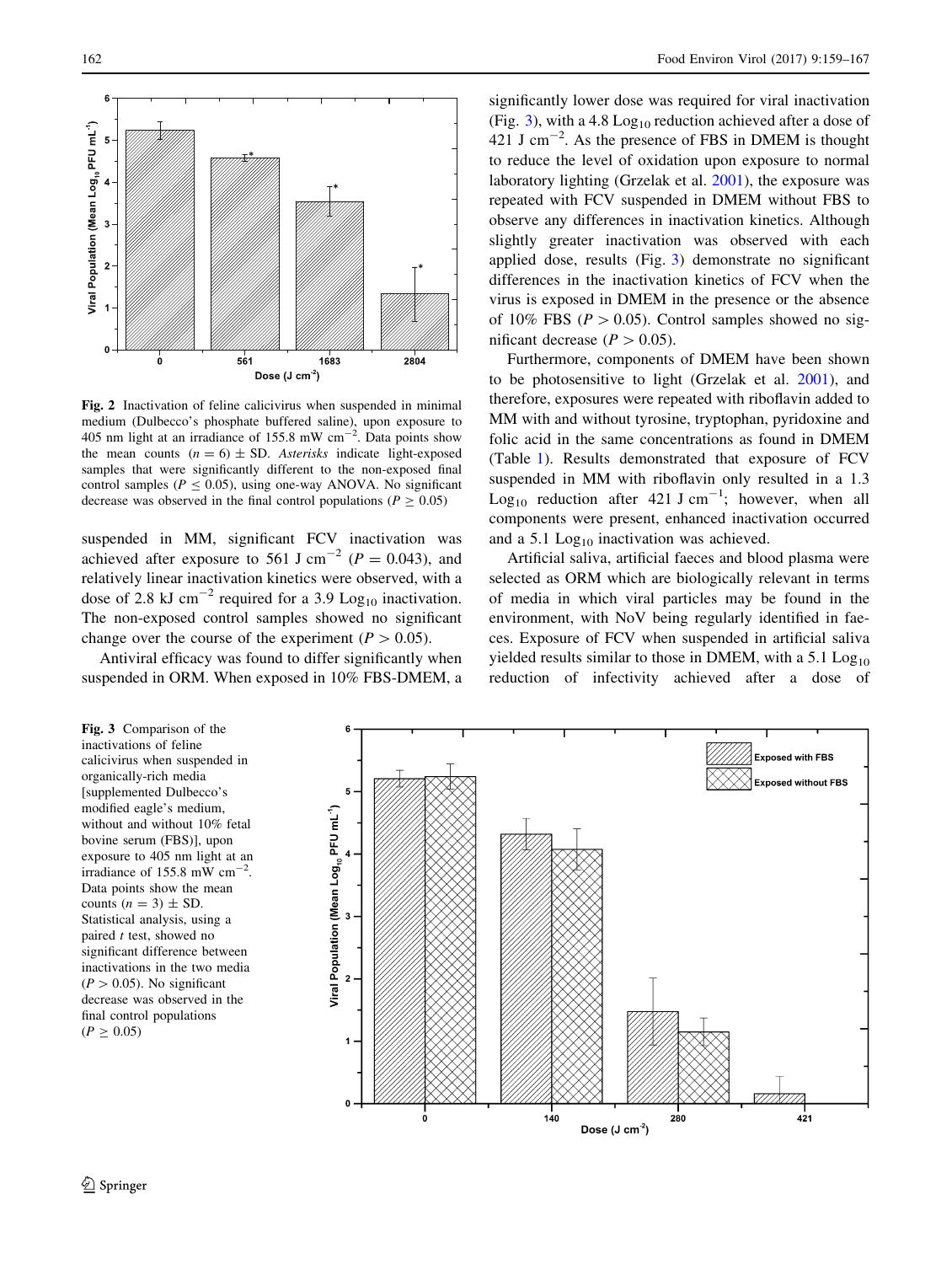| Photosensitive<br>components | Starting population, $Log_{10}$<br>PFU mL <sup><math>-1</math></sup> ( $\pm$ SD) | Exposed viral population,<br>$Log_{10}$ PFU mL <sup>-1</sup> ( $\pm$ SD) | Non-exposed control population,<br>$Log_{10}$ PFU mL <sup>-1</sup> ( $\pm$ SD) | $Log10$ reduction,<br>PFU mL <sup><math>-1</math></sup> ( <i>P</i> value) |
|------------------------------|----------------------------------------------------------------------------------|--------------------------------------------------------------------------|--------------------------------------------------------------------------------|---------------------------------------------------------------------------|
| Riboflavin                   | $5.01 \pm 0.02$                                                                  | $3.77 \pm 0.61$                                                          | $5.05 \pm 0.06$                                                                | $1.28^*$ ( $P = 0.00$ )                                                   |
| Riboflavin                   | $5.15 \pm 0.03$                                                                  | $0.00 \pm 0.00$                                                          | $5.12 \pm 0.07$                                                                | $5.12^* (P = 0.00)$                                                       |
| Tyrosine<br>Tryptophan       |                                                                                  |                                                                          |                                                                                |                                                                           |
| Pyridoxine                   |                                                                                  |                                                                          |                                                                                |                                                                           |
| Folic acid                   |                                                                                  |                                                                          |                                                                                |                                                                           |

<span id="page-4-0"></span>Table 1 Comparison of the inactivations of feline calicivirus when suspended in minimal media supplemented with riboflavin alone or alongside tyrosine, tryptophan, pyridoxine and folic acid, upon exposure to 405 nm light at an irradiance of 155.8 mW cm<sup>-</sup>

Data points represent the mean count  $(n = 3) \pm SD$ 

\* Light-exposed samples that were significantly different to the non-exposed final control samples ( $P \le 0.05$ )

[4](#page-5-0)21 J cm<sup> $-2$ </sup> (Fig. 4a). (In this case, inactivation was measured to a sensitivity of ten PFU  $mL^{-1}$ , as the artificial saliva in the undiluted samples adversely reacted with the FEA cells causing them to dislodge from the plate). The dose required for inactivation when suspended in blood plasma was slightly greater than that required when in artificial saliva, with 561 J cm<sup>-2</sup> being required for 4.8  $log_{10}$  inactivation of FCV (Fig. [4](#page-5-0)a). FCV inactivation in artificial faeces required greater doses, with  $4.5 \log_{10}$ inactivation achieved after 1.[4](#page-5-0) kJ cm<sup> $-2$ </sup> (Fig. 4b). Control samples in artificial saliva, plasma and artificial faeces showed no significant changes ( $P = 0.618$ , 0.101, 0.747, respectively).

Optical analysis of the suspending media demonstrated the transmission of 405 nm light to be 90% in DPBS, 40.6% in DMEM, 30.6% in 10% FBS-DMEM, 35.9% in artificial saliva, 0.05% in artificial faeces, and 2.1% in blood plasma  $(n = 4)$ . The fluorescence emission spectra (Fig. [5](#page-6-0)) of MM (DPBS) and ORM (DMEM, 10% FBS-DMEM, artificial saliva, artificial faeces and blood plasma) when excited at 405 nm, show emission peaks for DMEM, 10% FBS-DMEM, artificial faeces and blood plasma observed between 510 and 520 nm and for artificial saliva at 460 nm.

## **Discussion**

Although there has been a recent move towards using Murine Norovirus and Tulane Virus, alongside FCV, as NoV surrogates (Cromeans et al. [2014;](#page-7-0) Kniel [2014](#page-8-0); Chui et al. [2015](#page-7-0); Esseili et al. [2015;](#page-8-0) Zonta et al. [2016](#page-8-0)), FCV was chosen as it has physiochemical and genomic similarities to NoV, and is a well-established surrogate with a standardised cell culture protocol (Doultree et al. [1999](#page-7-0); Bidawid et al. [2003;](#page-7-0) Duizer et al. [2004a,](#page-8-0) [2004b;](#page-8-0) Chander et al. [2012\)](#page-7-0). Similarly, studies investigating the virucidal effects of UV-light, ozone, hydrogen peroxide vapour and cold atmospheric gas plasma technologies have also used FCV

as a NoV surrogate (Nuswalen et al. [2002](#page-8-0); Hudson et al. [2007](#page-8-0); Bentley et al. [2012;](#page-7-0) Aboubaktar et al. [2015;](#page-7-0) Holmdahl et al. [2016](#page-8-0)).

The virucidal efficacy of 405 nm light was determined using FCV suspended in both MM and ORM. Exposure in MM would provide a better indication of the interaction of 405 nm light and the virus alone, when under suspension in ORM, which is likely to contain photosensitive components, and would assess how viral susceptibility can potentially be influenced by the surrounding media.

Successful FCV inactivation was achieved when suspended in MM, although the dose required was substantially great, with 2.8 kJ cm<sup>-2</sup> achieving a 3.9 Log<sub>10</sub> reduction (Fig. [2\)](#page-3-0). In the case of bacteria and fungi in MM, doses in the range of  $18-576$  J cm<sup>-2</sup> are typically required for 5 Log<sub>10</sub> inactivations (Maclean et al. [2009;](#page-8-0) Murdoch et al. [2012,](#page-8-0) [2013](#page-8-0)). The increased susceptibility of bacteria and fungi compared with viruses is accredited to the presence of endogenous photosensitive porphyrins within these cells (Hamblin and Hasan [2004](#page-8-0); Maclean et al. [2008](#page-8-0); Murdoch et al. [2013\)](#page-8-0). Low sensitivity of FCV in MM was anticipated due to the absence of porphyrins in the viral structure, coupled with the fact that MM does not contain any photosensitive substances which absorb light at 405 nm (Fig. [5](#page-6-0)), suggesting that viral inactivation, in this case, is due to a differing mechanism.

An alternative mechanism of inactivation when FCV is suspended in MM may be associated with the LED emission spectrum extending slightly into the UVA region (Fig. [1\)](#page-1-0), meaning the virus is exposed to very low-level UVA photons ( $\sim$ 390 nm). Over an extended period, this could cause oxidative damage to proteins (Girard et al. [2011](#page-8-0)), for example, to the viral capsid, and therefore contribute to the observed inactivation. Another possibility is that the small amount of 420–430 nm light emitted from the source may contribute to viral inactivation. Antiviral effects of 420–430 nm have been demonstrated against murine leukaemia virus, with long exposures thought to cause photo-damage to the virion-associated reverse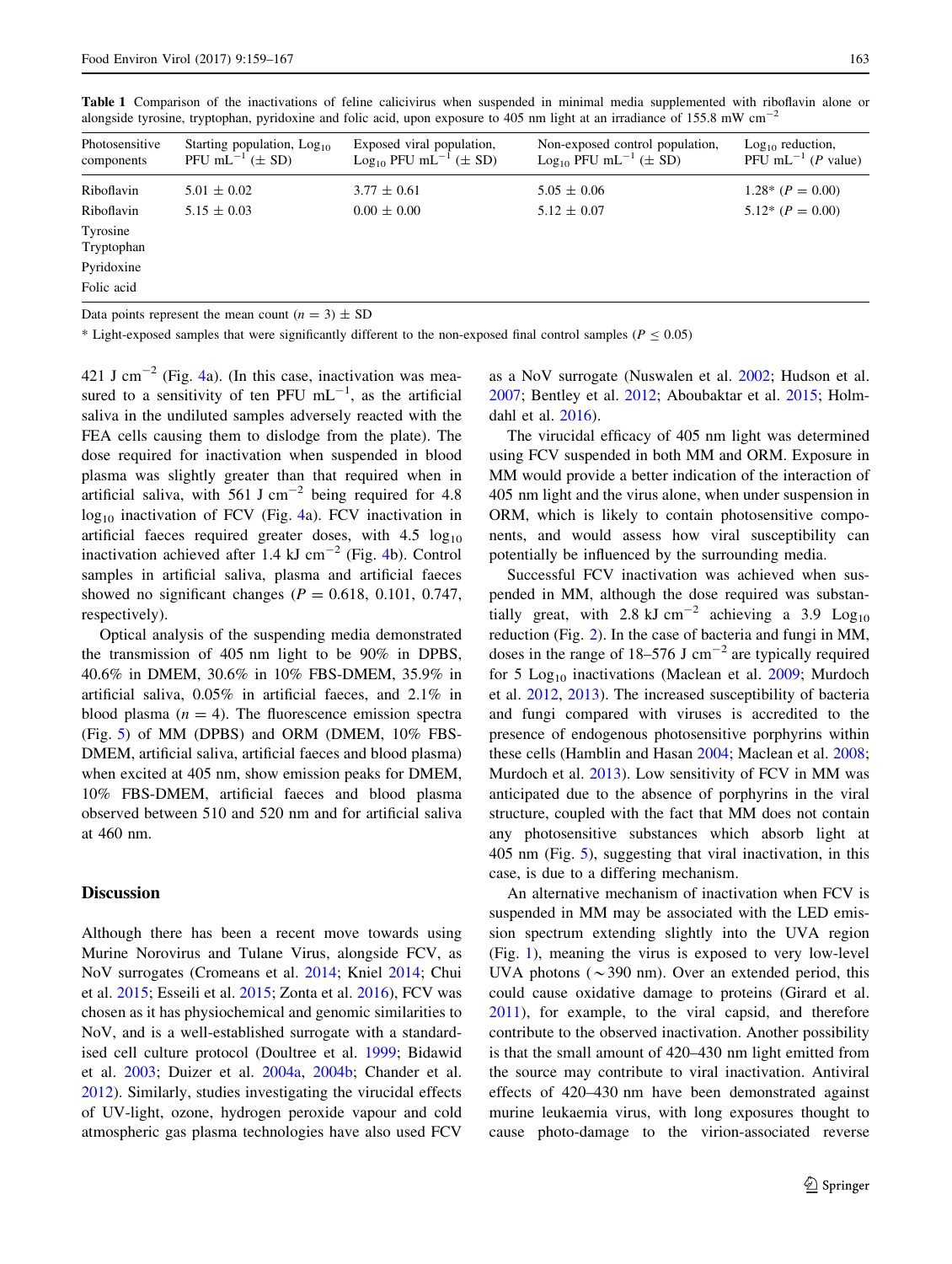<span id="page-5-0"></span>Fig. 4 Inactivation of feline calicivirus suspended in a artificial saliva or plasma and b artificial faeces, upon exposure to increasing doses of 405 nm light at an irradiance of 155.8 mW  $cm^{-2}$ . Data points show the mean counts  $(n = 3) \pm SD$ . Asterisks indicate light-exposed samples that were significantly different to non-exposed final control samples ( $P < 0.05$ ), using oneway ANOVA. No significant decrease was observed in the final control populations  $(P \ge 0.05)$ 



transcription complex (Richardson and Porter [2005](#page-8-0)). Although the virus differs in structure to FCV, these findings suggest that the prolonged exposure to wavelengths at the tail ends of the 405 nm LED emission spectrum such as 390 and 420 nm, as well as 405 nm, may affect the viruses' ability to infect and replicate in host cells, and have a role in the inactivation of FCV by the LEDs used in this study.

To investigate whether exposure in ORM had any effect on viral susceptibility, FCV was first suspended in DMEM with and without 10% FBS, thought to aid protection against ROS (Grzelak et al. [2001](#page-8-0)). Results (Fig. [3\)](#page-3-0) demonstrated near complete reduction in infectivity of a  $10^5$  PFU mL<sup>-1</sup> population after a dose of 421 J cm<sup>-2</sup>. As can be seen in Fig. [3](#page-3-0), slightly greater inactivation occurred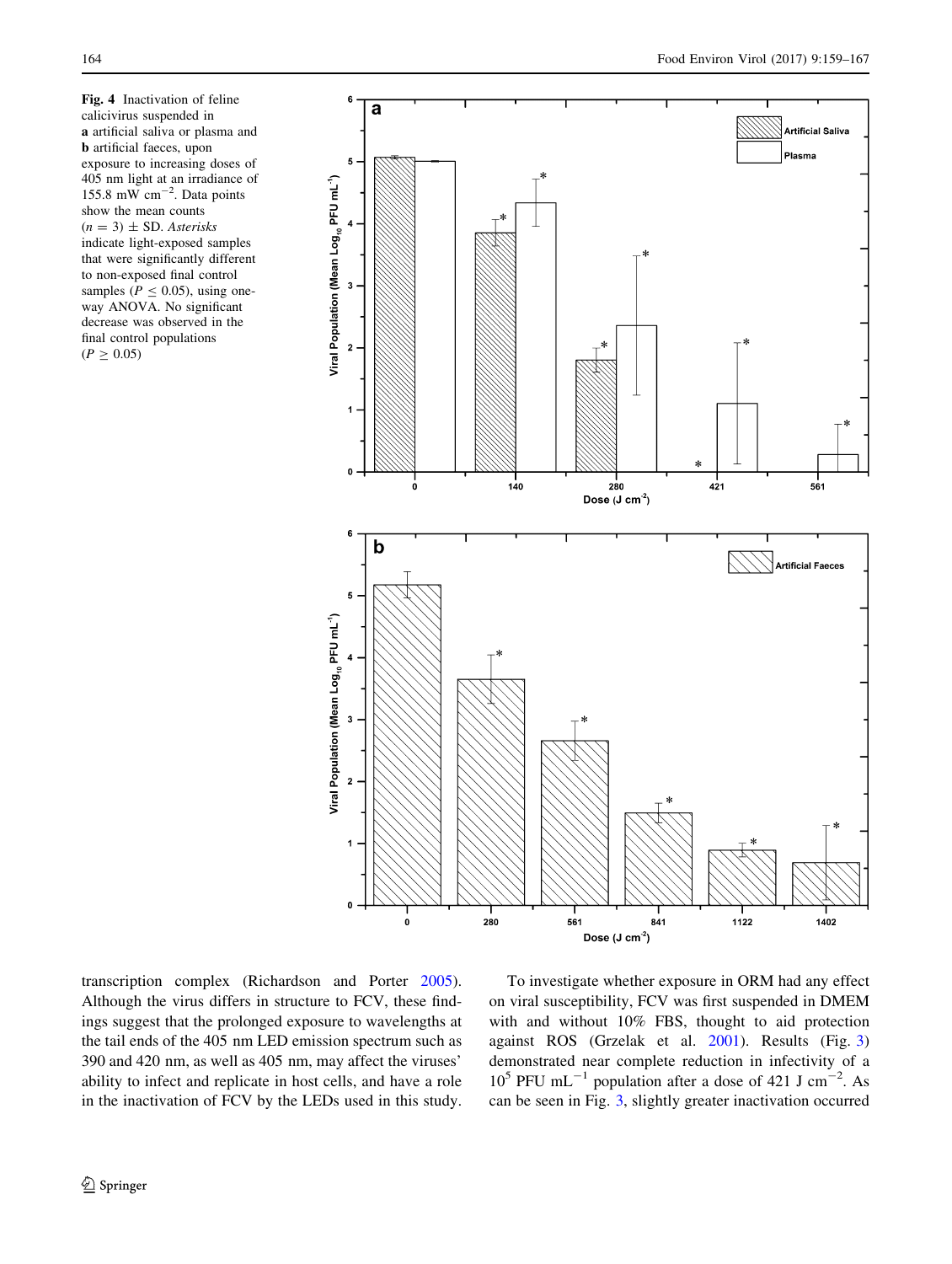<span id="page-6-0"></span>Fig. 5 Fluorescence spectra of minimal medium [Dulbecco's phosphate buffered saline (DPBS)] and organically-rich media [Dulbecco's modified eagle's medium (DMEM), 10% foetal bovine serumsupplemented DMEM (10% FBS-DMEM), artificial saliva, artificial faeces and blood plasma] using an excitation wavelength of 405 nm



when FCV was suspended in DMEM without the FBS serum additive; however, no significant difference was seen between the inactivation kinetics. As the inactivation dose of 421 J cm<sup> $-2$ </sup> is 85% less than that required for a similar level of inactivation in MM, it is likely that components of the ORM are influencing FCV inactivation. A study investigating the susceptibility of bacteriophage  $\phi$ C31 (Tomb et al. [2014\)](#page-8-0) demonstrated similar results to those of the current study: little inactivation was observed when exposed in a simple salt solution; however, susceptibility was significantly enhanced when suspended in a nutrient-rich medium, with a 5.4 Log<sub>10</sub> reduction of  $\phi$ C31 achieved after exposure to 510 J cm<sup> $-2$ </sup>. This was hypothesised to be due to the complex protein and amino acid-rich composition of the nutrient-rich medium, suggesting that some components could be photosensitive and when exposed to 405 nm light in the presence of oxygen, would produce ROS, damaging the bacteriophage (Tomb et al. [2014\)](#page-8-0). This same phenomenon is likely to account for the enhanced inactivation of FCV when suspended in DMEM and 10% FBS-DMEM, as these contain a complex mixture of amino acids, vitamins and sugar, which have the potential to absorb 405 nm light (Fig. 5) and act as photosensitisers.

The photosensitisation of components of DMEM has also been demonstrated upon exposure to light, with riboflavin being shown to produce ROS which is further enhanced by tryptophan, tyrosine, pyridoxine and folic acid (Grzelak et al. [2001](#page-8-0)). Furthermore, blue-light wavelengths are thought to be the most efficient for the photo-decomposition of riboflavin and generation of ROS (Cheng et al.

[2015](#page-7-0)). To investigate this, riboflavin was added to MM with and without tyrosine, tryptophan, pyridoxine and folic acid in the same concentrations found in DMEM (Table [1](#page-4-0)). Results support this, with only  $1.3$  Log<sub>10</sub> reduction when only riboflavin was present; however, when all vitamins and amino acids (riboflavin, tyrosine, tryptophan, pyridoxine and folic acid) were present, enhanced inactivation of FCV was achieved with complete inactivation of a  $10^5$ PFU  $mL^{-1}$  population.

It is important to consider how light-induced inactivation would be influenced when viral particles were suspended in more biologically-relevant, naturally occurring matrices such as body fluids or secretions. As artificial saliva and artificial faeces can be prepared, these were used alongside human blood plasma, as model human secretions in which many viruses can be transmitted (Aitken and Jeffries [2001](#page-7-0)).

Results (Fig. [4](#page-5-0)) demonstrated that, similar to inactivation in ORM (DMEM and 10% FBS-DMEM), viral susceptibility was significantly increased when suspended in these biologically-relevant fluids. Of the three model fluids used, sensitivity was the highest when suspended in artificial saliva, with a  $5.1$  Log<sub>10</sub> reduction of FCV infectivity being achieved after a dose of  $421 \text{ J cm}^{-2}$ —the same as that observed when suspended in ORM. Susceptibility was slightly reduced when suspended in blood plasma  $(4.8 \text{ Log}_{10}$  inactivation with 561 J cm<sup>-2</sup>), and further reduced when suspended in artificial faeces, with more than three times the dose required to achieve a  $4.5 \text{ Log}_{10}$  reduction. The reduced levels of 405 nm light transmission through the blood plasma and artificial faeces will contribute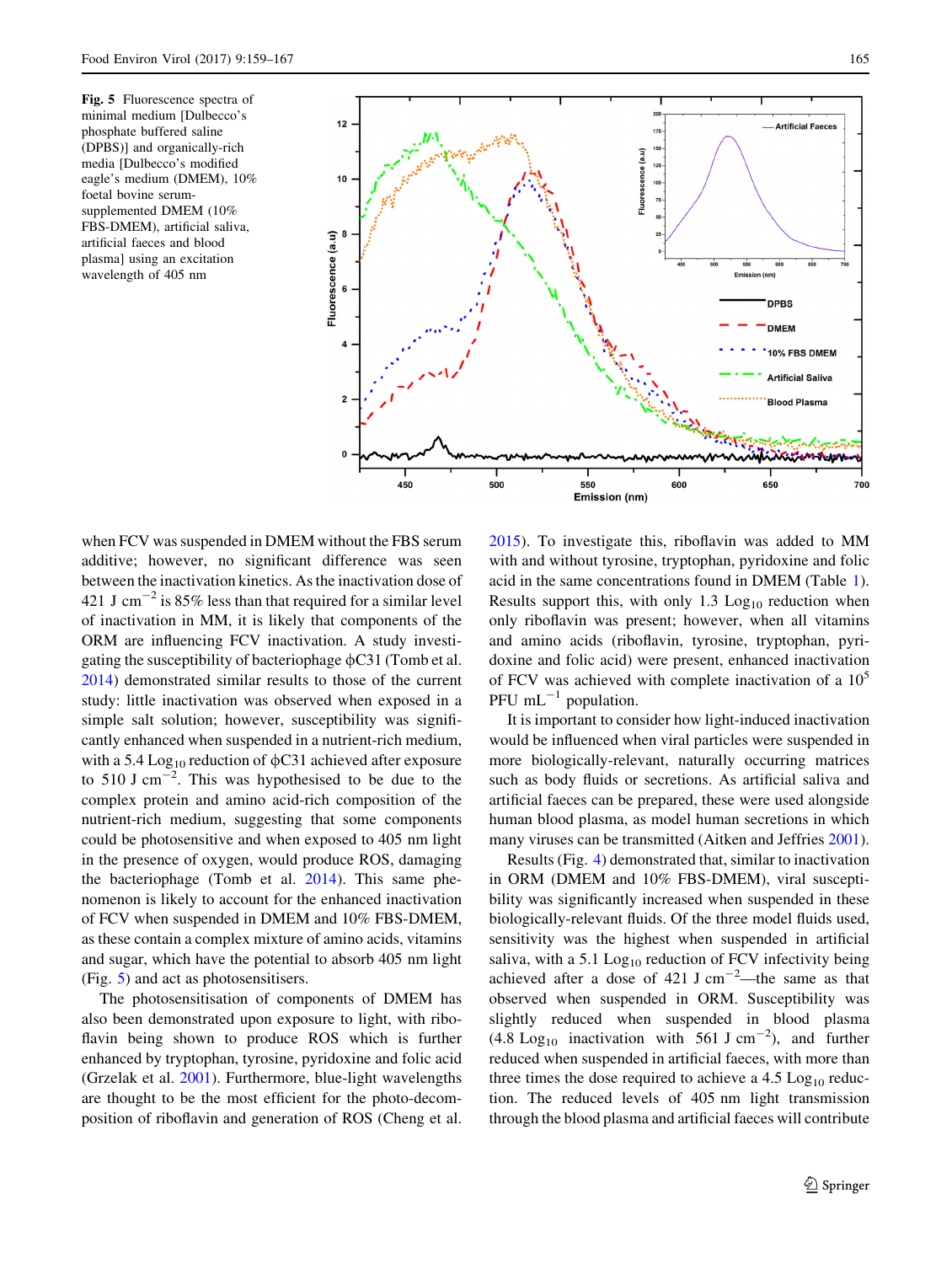<span id="page-7-0"></span>to these slower inactivation rates, with average values of 2.12 and 0.05% transmission levels of 405 nm recorded for blood plasma and artificial faeces, respectively, compared to 30–40% transmission levels in all other ORM used. Overall, the susceptibility values of FCV to 405 nm light when suspended in artificial faeces, artificial saliva, blood plasma and other organically rich media were significantly increased compared to the susceptibility in minimal media, with 50–85% less dose being required for similar levels of viral inactivation. Inactivation when suspended in these ORM is likely due to the proteins contained within the media, for example, the mucin in the artificial saliva, proteins within the plasma, and inactivated yeast within the artificial faeces, which may all be predisposed to photosensitisation (demonstrated by the fluorescence peaks around 460 and 510–520 nm in Fig. [5](#page-6-0)). These results indicate the potential for NoV susceptibility to 405 nm light to be enhanced when suspended in ORM, or host secretions in which they are released, such as faeces, blood and vomit. Although the consistency and transparency/opacity may differ to those used in this study, these fluids are likely to be rich in molecules which could potentially be sensitive to 405 nm light, thereby aiding in the NoV inactivation.

The results of this study provide first proof-of-concept demonstrating that the antimicrobial efficacy of 405 nm light can be extended to medically important viruses, with the susceptibility being significantly enhanced when the viral particles are contained within biologically-relevant media. Further work should be carried out to establish the effects of 405 nm light on other NoV surrogates, such as Murine Norovirus and Tulane Virus, which may be more resistant to decontamination. This will ensure that the antiviral efficacy of 405 nm light is not over/under-estimated and allows for a more accurate quantification of the dose required for NoV inactivation. In addition, as this work used a small-scale LED source with a high irradiance output to establish the inactivation kinetics, and further investigations are therefore required to investigate the effectiveness of 405 nm light against airborne and surfacedeposited viruses, using low irradiance light applied continuously over long periods, similar to that employed in clinical decontamination evaluations (Maclean et al. [2010,](#page-8-0) [2013a;](#page-8-0) Bache et al. 2012). Further studies could lead to the beneficial application of 405 nm light for the decontamination of air, surfaces and equipment in healthcare settings, as well as in other indoor locations, where transmission of viral pathogens is a significant occurrence.

Acknowledgements All the authors wish to thank MH Grant and C Henderson, Department of Biomedical Engineering, University of Strathclyde, for access to and technical expertise with the fluorescence spectrophotometer. The authors would also like to thank the Scottish National Blood Transfusion Service (SNBTS) for provision of blood plasma. The authors also thank The Robertson Trust for their support. Funding R.M.T. was supported by the Scottish Infection Research Network and Chief Scientist Office through a Doctoral Fellowship Award [CSO Reference: SIRN/DTF/13/02]. Part of this work was also supported by US FDA funding to C.D.A., with experimental work conducted at ROLEST through a collaborative research contract [Reference: HHSF223201410188A and 140787, respectively].

Open Access This article is distributed under the terms of the Creative Commons Attribution 4.0 International License ([http://crea](http://creativecommons.org/licenses/by/4.0/) [tivecommons.org/licenses/by/4.0/\)](http://creativecommons.org/licenses/by/4.0/), which permits unrestricted use, distribution, and reproduction in any medium, provided you give appropriate credit to the original author(s) and the source, provide a link to the Creative Commons license, and indicate if changes were made.

# References

- Aboubaktar, H. A., Williams, P., Gangal, U., Youssef, M. M., El-Sohaimy, S. A. A., Bruggeman, P. J., et al. (2015). Virucidal effect of cold atmospheric gaseous plasma on feline calicivirus, a surrogate for human norovirus. Applied and Environmental Microbiology, 81, 3612–3622.
- Aitken, C., & Jeffries, D. J. (2001). Nosocomial spread of viral disease. Clinical Microbiology Reviews, 14(3), 528–546.
- Bache, S. E., Maclean, M., MacGregor, S. J., Anderson, J. G., Gettinby, G., Coia, J. E., et al. (2012). Clinical studies of the high-intensity narrow-spectrum light environmental decontamination system (HINS-light EDS), for continuous disinfection in the burn unit inpatient and outpatient settings. Burns, 38, 69–76.
- Bentley, K., Dove, B. K., Parks, S. R., Walker, J. T., & Bennett, A. M. (2012). Hydrogen peroxide vapour decontamination of surfaces artificially contaminated with norovirus surrogate feline calicivirus. Journal of Hospital Infection, 80(2), 116–121.
- Bidawid, S., Malik, N., Adegbunrin, O., Sattar, S. A., & Farber, J. M. (2003). A feline kidney cell line-based plaque assay for feline calicivirus, a surrogate for Norwalk virus. Journal of Virology Methods, 107(2), 163–167.
- Chander, Y., Johnson, T., Goyal, S. M., & Russell, R. J. (2012). Antiviral activity of Ecasol against feline calicivirus, a surrogate of human norovirus. Journal of Infection and Public Health, 5(6), 420–424.
- Cheng, C. W., Chen, L. Y., Chou, C. W., & Liang, J. Y. (2015). Investigations of riboflavin photolysis via coloured light in the nitro blue tetrazolium assay for superoxide dismutase activity. Journal of Photochemistry and Photobiology B, 148, 262–267.
- Chui, S., Skura, B., Petric, M., McIntyre, L., Gamage, B., & Issac-Renton, J. (2015). Efficacy of common disinfectant/cleaning agents in inactivating murine norovirus and feline calicivirus as surrogate viruses for human norovirus. American Journal of Infectionand Public Health, 5(6), 420–424.
- Colón, J., Forbis-Stokes, A. A., & Deshusses, M. A. (2015). Anaerobic digestion of undiluted simulant human excreta for sanitation and energy recovery in less-developed countries. Energy for Sustainable Development, 29, 57–64.
- Cromeans, T., Park, G. W., Costantini, V., Lee, D., Wang, Q., Farkas, T., et al. (2014). Comprehensive comparison of cultivable norovirus surrogates in response to different inactivation and disinfection treatments. Applied and Environmental Microbiology, 80(18), 5743–5751.
- Danial, J., Cepeda, J. A., Cameron, F., Cloy, K., Wishart, D., & Templeton, K. E. (2011). Epidemiology and costs associated with norovirus outbreaks in NHS Lothian, Scotland 2007–2009. Journal of Hospital Infection, 79(4), 354–358.
- Doultree, J. C., Druce, J. D., Birch, C. J., Bowden, D. S., & Marshall, J. A. (1999). Inactivation of feline calicivirus, a Norwalk virus surrogate. Journal of Hospital Infection, 41(1), 51-57.